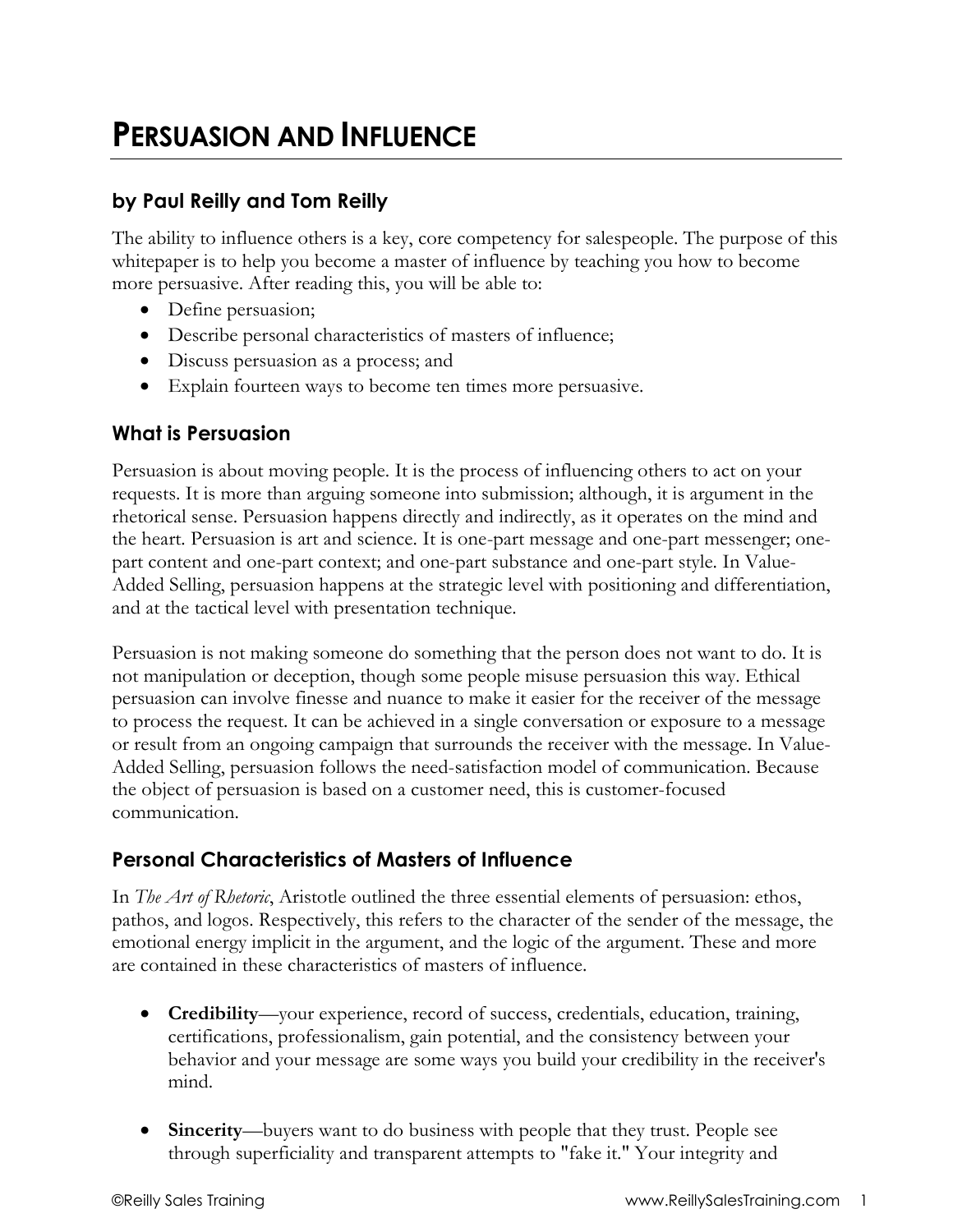authenticity make you sincerer. Do you genuinely care about the impact of your message and request on the receiver? If the answer is "yes," your sincerity will win the heart of the person (audience) that you are trying to persuade.

- **Passion—**this is the energy you infuse into your message. It is your zeal, confidence in the outcome, and raw enthusiasm for your argument that ignite others to act. Passion sells and enthusiasm is contagious. If you cannot get excited about what you are presenting, how can you reasonably expect the receiver of the message to get excited?
- **Expertise**—your knowledge of the topic and your audience makes you an expert. This is the same effect the white lab coat has on people when they visit their doctors. In our three studies spanning twenty years of research of top-achieving salespeople, knowledge is the number one characteristic that buyers want from salespeople. Organizational psychologists have long recognized expertise as a form of legitimate power in group settings. The expert, by his or her knowledge, commands the respect of the group.
- **Likeability**—your relationship with the receiver of the message increases the likelihood of his or her accepting your argument. If the receiver likes the sender, the receiver is more open to the request. The key to your likeability is your charm, charisma, and authenticity. People are impressed with your successes but identify with your failures. The quickest way to make people like you is for you to like them first. Find something that you like about the receiver of the message and focus on that. If the other person perceives that you like them, it makes you more likeable in their eyes.
- **Empathy**—this is your ability to understand and express your understanding of the other person's condition. When the receiver of the message knows that you understand his or her problems and struggle he or she is more open to your request. Empathy is fundamental to your likeability, sincerity, and credibility. This goes to the heart of Aristotle's pathos. Since effective communication requires an understanding of the receiver, empathy is implicit in persuasion. You cannot change someone's mind until you first understand his or her mind.

## **Need-Satisfaction Model of Persuasion**

The ethical model of influence parallels the need-satisfaction model of selling. People change when they understand that there is a need and then recognize the value of the solution. All persuasion follows this format:

**Attention**—begin your campaign by getting the receiver's attention. This applies broadly to all forms of influence. The noise level and competition for the receiver's attention is at an alltime high. Consider this: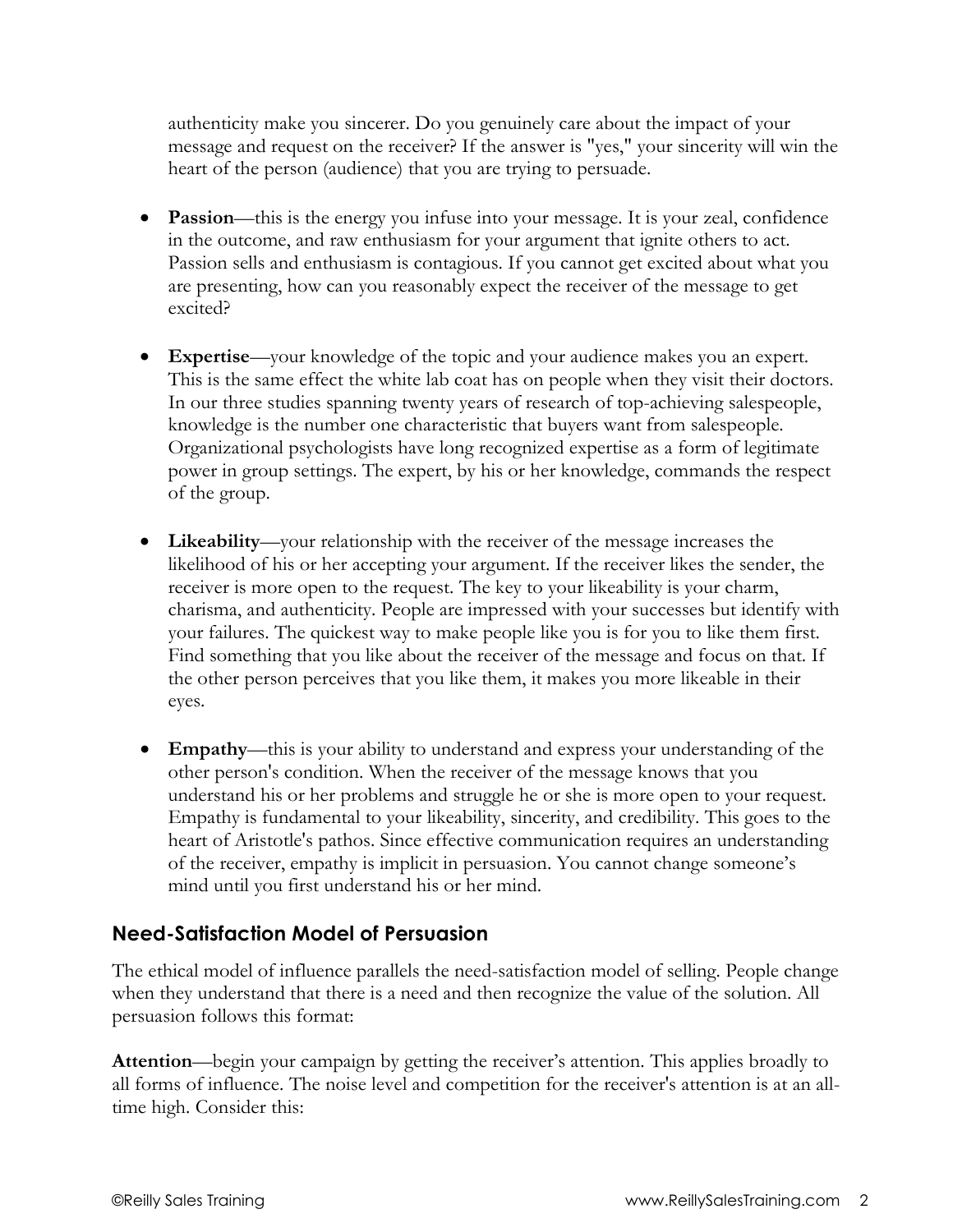- W. Edwards Deming wrote that the average worker faces fifty interruptions per day. He wrote this prior to the Internet and the consequent avalanche of email and text messages.
- People multi-task, so you can anticipate that customers will respond to the chirp of their cell phones during your conversations.
- Consumers receive daily approximately 600 advertising exposures.
- Requests by bosses, peers, subordinates, customers, and family members trump your attempt to get the buyer's attention.

The media—the professional attention seekers—know this. Newspapers grab your attention with bold headlines. Advertisers hook you with fantastic claims. Powerful hooks and headlines separate you from what you were thinking about prior to your exposure to their medium. That is the purpose of these tools—to get your attention so that you are open to their message. You should not begin your messaging campaign without the receiver's attention. Your attention-getter can be a question, startling statement, or surprising statistic or quote that grabs the receiver's attention.

**Need**—expose and develop the need for acting on your request. Sometimes, receivers are aware of the need to act; other times, you must awaken the receiver to the need that precedes your request. Fully expanding this need means helping the receiver understand the full impact of this need on his or her world, the advantage of acting on this, and the consequences of inertia. Doing nothing about a need is still a decision. It is a decision to do nothing. Doing nothing has consequences. Exposing, expanding, and developing the need is raising the pain level. Pain is a powerful motivator. It is what causes people to submit to root canals and other invasive medical procedures because it hurts too much not to do it. For salespeople, this constructive pain comes from the realization that the buyer has an unmet need that is causing a problem. Without the buyer's recognition of this pain and its potential impact, there is no motivation to act. The greater the pain, the greater the motivation to act. People may naturally resist or defend against this pain. It is your job to bring it to the level of consciousness and acknowledgement.

**Satisfaction—the pitch or the offer answers these questions: What is it? What does is do?** What will it cost me? What is the payoff? Where is the proof? What happens if I choose not to do this? Is it worth the sacrifice I will make to do it? Making your argument by answering these questions will help the receiver make a more rational response to your request. A key to effective communication is simplicity. This is the case where less is more. Albert Einstein said, "If you can't explain it simply, you don't understand it enough." The most famous speeches in our history—The Gettysburg Address, Ronald Reagan's Challenger Address to the nation, and FDR's Pearl Harbor Speech—shared a common denominator. They were simple, short, and powerful. Reagan's speech was 652 words; FDR's speech was 521 words; and Lincoln's address was a scant 268 words. What they lacked in total number of words, they made up for with eloquence.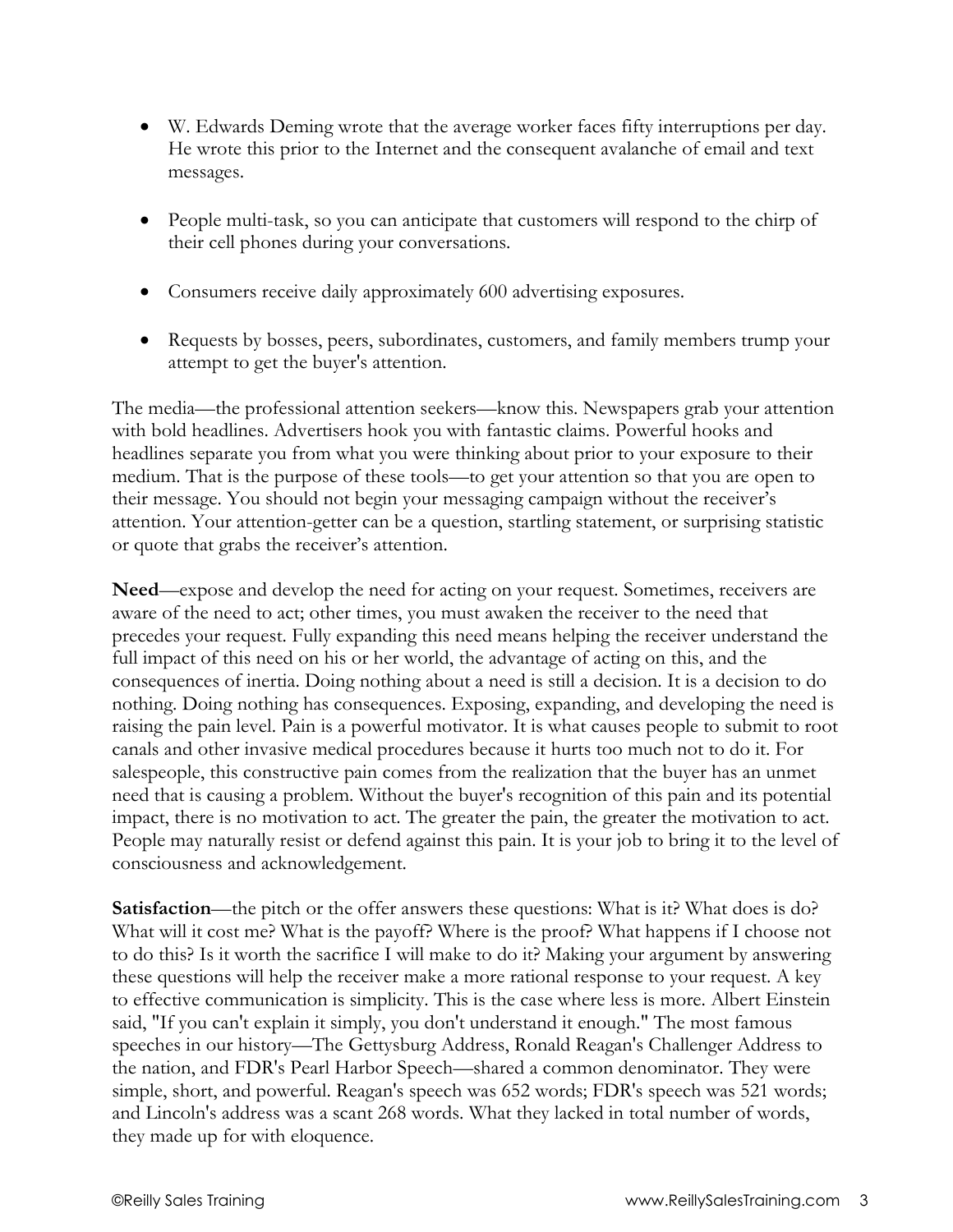**Call-to-action**—seek a commitment to act. Ask the receiver to do something to advance your agenda. It is the next, best step that will move your request along the path to completion. Invite the receiver of the message to join you in pursuing the great opportunity that you are proposing. This is the most basic rule for professional selling: Always finish a sales call with action. You planned for this; you must finish with this.

# **7 ways to be more persuasive**

Research shows that masters of influence that use four or more sources of influence are ten times more persuasive than those people that use only one source of influence. This blend of motivational, emotional, and practical strategies and tactics provide you with sources of influence that will help you design and execute compelling persuasion campaigns. Combining these multiple sources of influence will increase your persuasiveness and odds of success.

## **Plan with the end in mind**

Persuasion may happen spontaneously. More often than not, persuasion is the result of a concerted effort by the sender of the message. It generally involves in-depth planning and purposeful execution. These design principles will help you map out your strategy. Begin with the end-result in mind. What outcome do you want to see happen? What action do you want from the receiver of the message? What do you want the other per- son to think, feel, and do at the end of your pitch? Collect and design the support material that you will need to build your argument. This includes proof sources. Plan with these questions in mind: What is the need for what I am proposing? How compelling is this need (i.e., the impact of this need on the receiver)? Does the receiver recognize this need? What is the payoff for the receiver to act on my request? How will I awaken the receiver to the need and move this person to act on my request?

### **Be receiver focused**

Ethical persuasion requires that you create messages that are receiver focused. As mentioned earlier in this paper, the receiver of your communication is bombarded with hundreds or even thousands of messages and interruptions every day. How will you get and keep the other person's attention? Your communications must be receiver oriented, both in content and context. Focus on the receiver: Who is the receiver of the communication? What problems or issues is this person dealing with? How serious are they? What is the level of the decision maker (1-2-3) that you are targeting with this communication? Why would this person be open to your message?

### **Pre-dispose the receiver to your message**

Military commanders throughout history have understood the importance of prepping the battlefield before a major engagement. The battle for your customer's business is fought on the battlefield of their minds. Prepping the receiver's mind is pre-disposing him to hear your message. This begins with an awakening and then an understanding that there is a need to be open, followed by a chorus of persistent and subtle messages about the value of your idea. In marketing, this is called positioning. It is the relentless campaign of surrounding your buyer with your messages of value.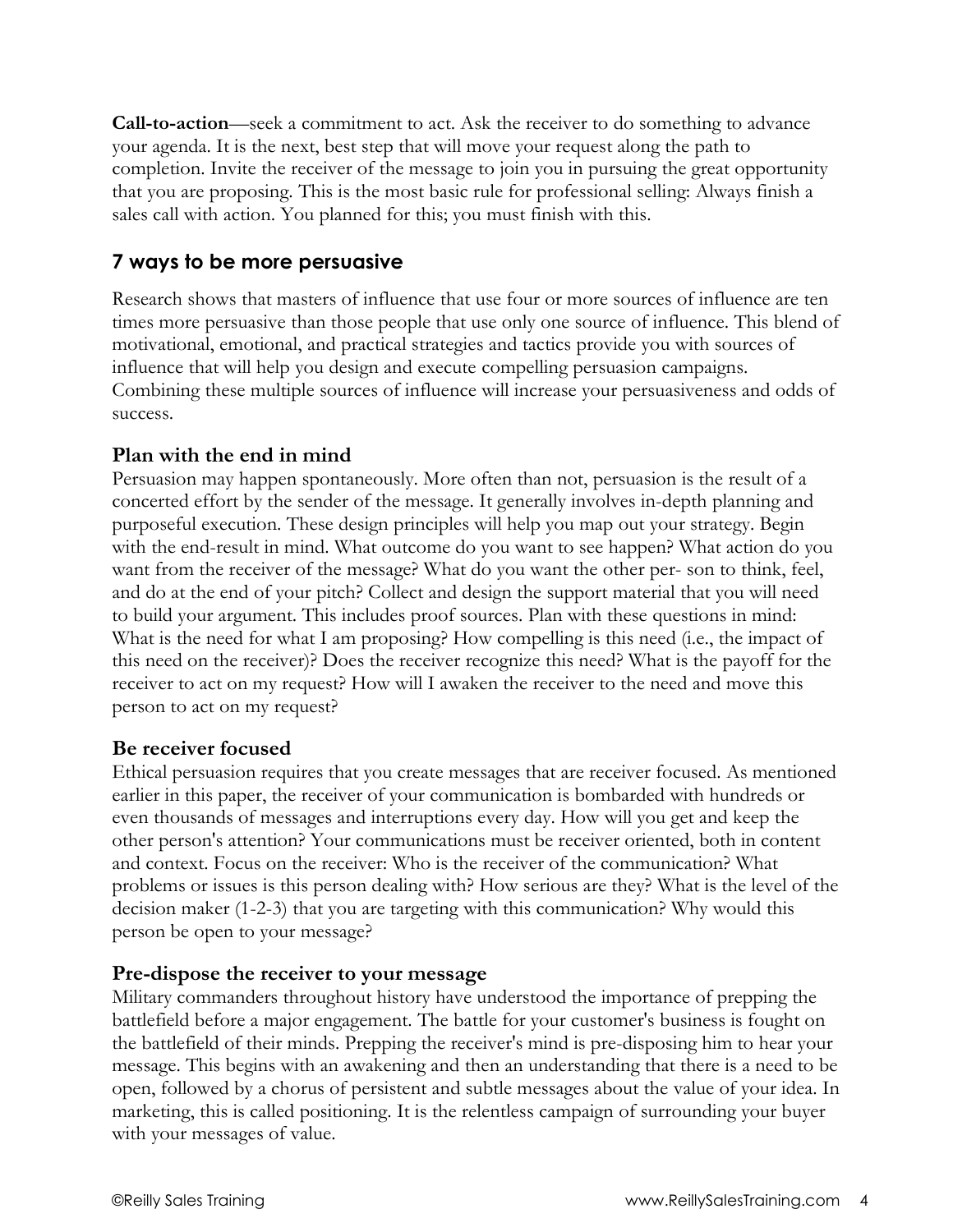You are creating the image of a solution that stands alone in its ability to satisfy customer needs. You are positioning your offering on higher ground than the competition, a position occupied by most victors. Executing this campaign strategy requires planning, patience, and redundancy.

#### **Less is more**

Your communication should be long enough to convince and short enough to hold the other person's interest. The problem with most rhetorical writing is that it takes too long to make the point and suffers from clutter. Your message must be tight. Fewer words are better. The average attention span of workers is three minutes. The average television ad is between fifteen and twenty seconds. The average movie scene is approximately sixty seconds. You do not have long to make your point.

Mark Twain once wrote, "I did not have time to write you a short letter, so I wrote you a long one instead." You do not enjoy his luxury of long communication in the soundbite world in which we live. Your proposition is best expressed in a single sentence. This is the most difficult part of persuasion—reducing your message to a few words.

### **Contrast, not camouflage**

While reducing the distance between you and the receiver, increase the distance between you and the competition. As much as your approach parallels the receivers approach, make it easy for the receiver of the message to understand the differences between you and other alternatives. The distance between you and the other alternative must be significant. Use comparison and contrast to illustrate your argument. Welcome opportunities to explain this distance. The buyer is thinking, "Why should I pay a dime more for your solution when I don't see a penny's difference?" Resist the temptation to match a competitor's offer. Matching another's price, quality, packaging, level of service, etc. provides camouflage for a weaker competitor. Fight your competitive battle on the ground of your choosing, not the competitor's choosing. Present to your uniqueness. Turn up the contrast so that the receiver of the message immediately recognizes that these are two completely different alternatives. Your approach, presentation, support materials, product demonstrations, etc. are all points of differentiation. The greater the distinction that the receiver is able to draw between you and the other alternative, the easier it is for the receiver to say "Yes" to your request.

#### **Ingratiate your buyer**

Robert Cialdini, an Arizona State University professor and expert on persuasion, advocates the principle of reciprocity as fundamental to influencing other people: You scratch my back and I'll scratch yours. When you do favors for other people, they feel obliged to return the favor. Dale Carnegie wrote about this early in his work. To become a friend, you must be a friend. Look for ways to do things for your target of influence. Do special favors. Go the extra mile for the person. Make special deliveries. Offer exceptional service that is above and beyond the call of duty. Help that person succeed at what he or she does, even if you do not benefit immediately from it. Refer that person to others that can help. Be an important resource to them. Become so valuable that the other person feels responsible for returning the favor. That person may go out of his or her way to return the favor. When you make a lower-level buyer look good in the eyes of his or her superiors, you have created a strong ally. Sharing the credit and the spotlight for good work accomplishes the same thing. Every